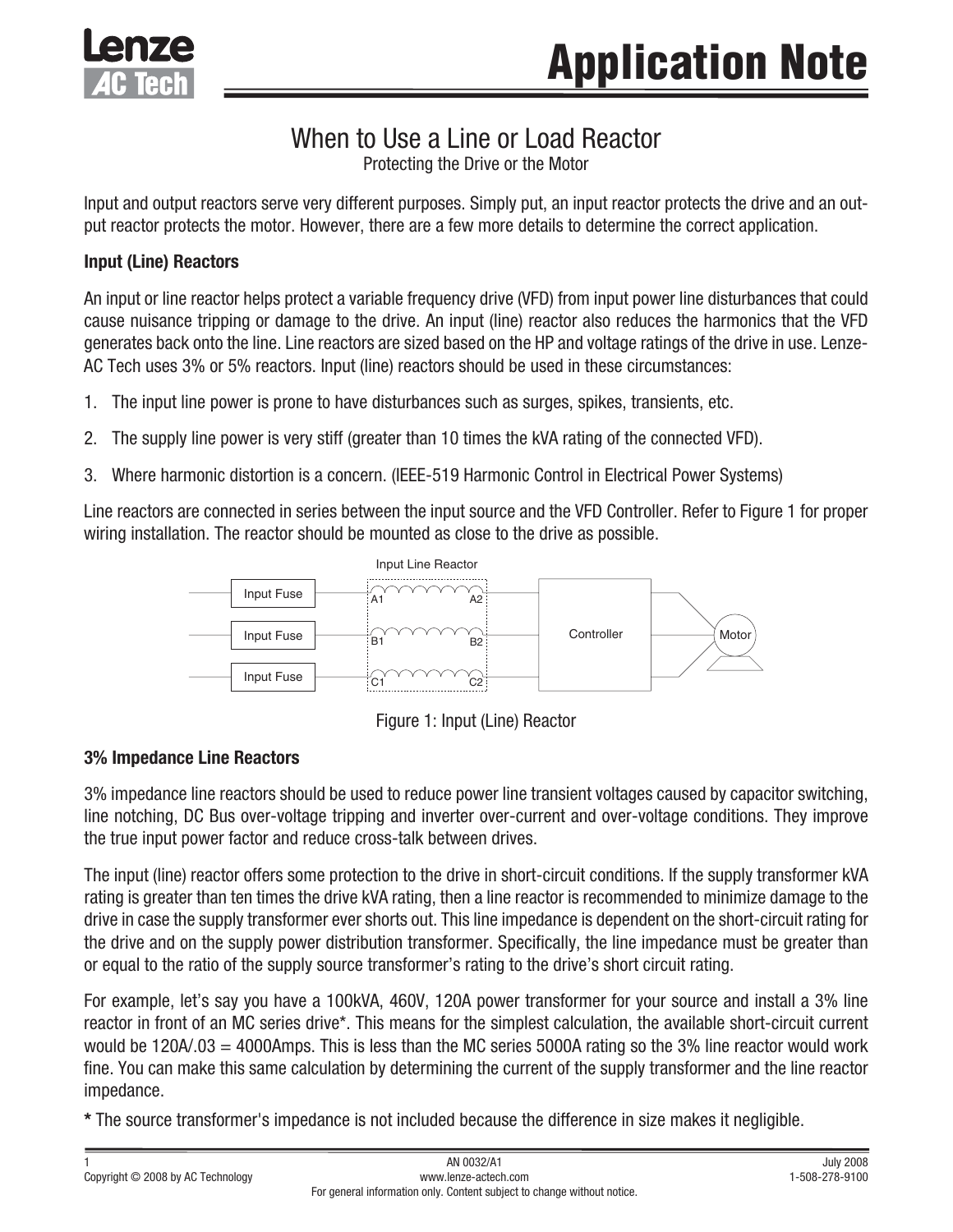

### **5% Impedance Line Reactors**

5% impedance line reactors have the same benefits as the 3% reactors plus they provide maximum harmonic mitigation without added capacitance. These harmonic signals produce distortion levels that may not be acceptable for certain high frequency or noise sensitive equipment. Use of them will help to comply with the IEEE 519 Standard and reduce motor operating temperature and motor noise.

## **Multiple Input (Line) Reactors**

In applications involving multiple drives in parallel, having more than one VFD connected to a common power line requires one line reactor per drive. Individual reactors will provide proper filtering and optimum surge protection for each VFD and reduce crosstalk between each unit. A single reactor connected to multiple VFDs does not provide adequate protection, filtering or reduce harmonic distortion when the system is partially loaded.

Each line reactor is connected in series between the input source and the VFD Controller. Refer to Figure 2 for proper wiring installation. Each set of input lines to the drive should be in its own separate steel conduit. The reactor should be mounted as close to the drive as possible.



Figure 2: Multiple Input (Line) Reactors

## **Output (Load) Reactors**

An output (load) reactor, on the other hand, is used to protect the motor if the wiring distance between the VFD and motor is very long. The drive generates a high frequency PWM three-phase output and noise spikes are generated on the leading edge of these signals. These noise spikes get amplified due to the long cable lengths and the additional capacitance of the cable. The resulting voltage can exceed the motor's peak voltage rating where insulation breakdown occurs.

The general rule of thumb is that an output reactor should be used if the motor wiring is over 100 feet, but this value varies depending on the motor. If the motor meets the NEMA MG-1 Part 31 standard, it is possible to have as much as 300 ft of cabling without a reactor. If it does not meet the standard, the maximum cable length should be 100 ft. Also, if the distance is between 300 and 500 ft, a load reactor must be installed.